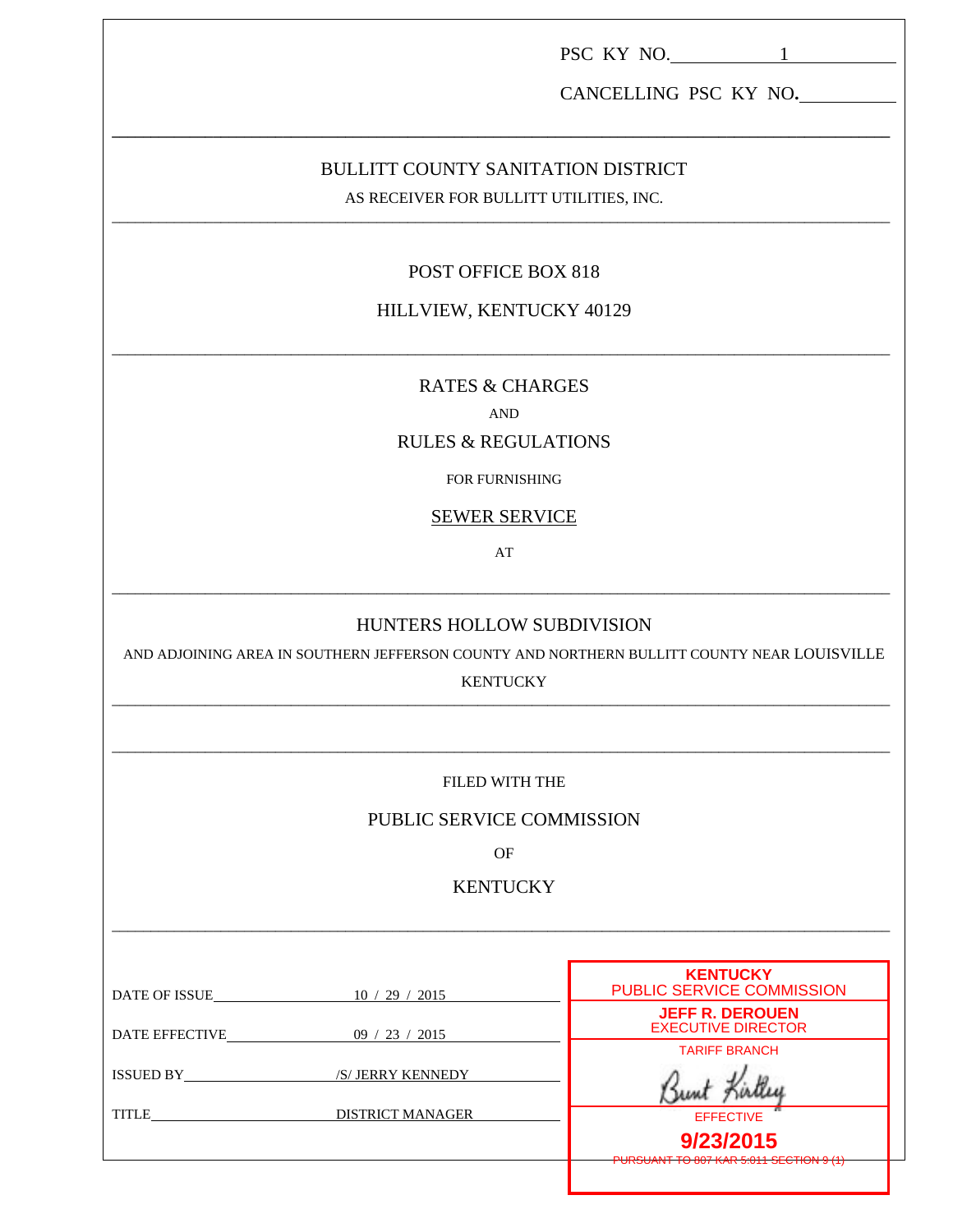|                                                              | FOR Hunters Hollow Subdivision and adjoining service<br>areas in Northern Bullitt and Southern Jefferson Counties. |
|--------------------------------------------------------------|--------------------------------------------------------------------------------------------------------------------|
|                                                              | P.S.C. KY. NO.                                                                                                     |
|                                                              | 1st Revised<br>SHEET NO.                                                                                           |
| <b>Bullitt County Sanitation District</b>                    | CANCELLING P.S.C. KY. NO. 1                                                                                        |
| Receiver for Bullitt Utilities Inc. dba Hunters Hollow Sewer | Original<br>SHEET NO.                                                                                              |

# A. MONTHLY RATES:

l

| All Residential Users_              | \$26.83                    |
|-------------------------------------|----------------------------|
| All Commercial and Industrial Users | \$26.83 per<br>rosidontial |

*residential equivalent*

\*A *Residential Equivalent* is defined as the customer's average monthly water consumption in gallons divided by 12,000 gallons.

B. DEPOSITS:

No deposit is collected at this time.

# C. SPECIAL NON-RECURRING CHARGES:

| Late Payment Charge          | 10%     |
|------------------------------|---------|
| <b>Returned Check Charge</b> | \$10.00 |

| DATE OF ISSUE  | 10/29/2015                                             | <b>KENTUCKY</b><br><b>PUBLIC SERVICE COMMISSION</b> |
|----------------|--------------------------------------------------------|-----------------------------------------------------|
| DATE EFFECTIVE | 09 / 23 / 2015                                         | <b>JEFF R. DEROUEN</b><br><b>EXECUTIVE DIRECTOR</b> |
| ISSUED BY      | /S/ JERRY KENNEDY                                      | <b>TARIFF BRANCH</b>                                |
| <b>TITLE</b>   | <b>DISTRICT MANAGER</b>                                |                                                     |
|                |                                                        | <b>EFFECTIVE</b>                                    |
|                | BY AUTHORITY OF ORDER OF THE PUBLIC SERVICE COMMISSION | 9/23/2015                                           |
| IN CASE NO.    | <b>DATED</b>                                           | PURSUANT TO 807 KAR 5:011 SECTION 9 (1)             |
|                |                                                        |                                                     |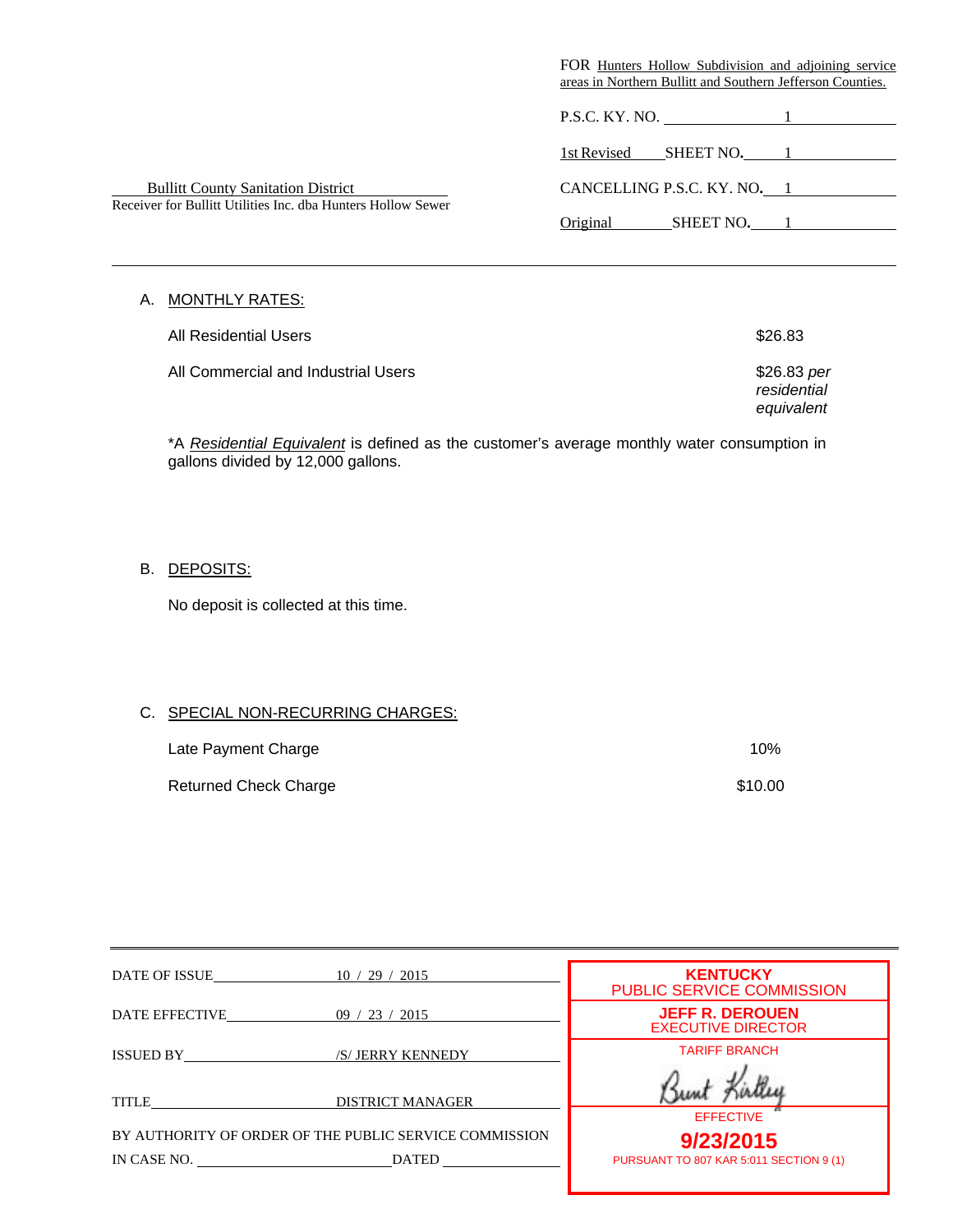|                                                                                                           | FOR Hunters Hollow Subdivision and adjoining service       |
|-----------------------------------------------------------------------------------------------------------|------------------------------------------------------------|
|                                                                                                           | areas in Northern Bullitt and Southern Jefferson Counties. |
|                                                                                                           | P.S.C. KY. NO. 1                                           |
|                                                                                                           | SHEET NO. 2<br>1st Revised                                 |
|                                                                                                           |                                                            |
| <b>Bullitt County Sanitation District</b><br>Receiver for Bullitt Utilities Inc. dba Hunters Hollow Sewer | CANCELLING P.S.C. KY. NO. 1                                |
|                                                                                                           | Original<br>SHEET NO.                                      |
|                                                                                                           |                                                            |

This schedule of Rules and Regulations governs the furnishing of sewage service to the area formerly served by Bullitt Utilities, Inc., dba Hunters Hollow Sewer Plant but now being served by Bullitt County Sanitation District hereinafter referred to as the Utility and applies to all service received from the Utility. No employee or individual director of the Utility is permitted to make an exception to these Rates, Rules, or Regulations. All Rules and Regulations are to be in effect so long as they are not in conflict with Public Service Commission Rules and Regulations. The utility is further subject to all Rules and Regulations of the Commission even though not contained herein.

## **REVISIONS**

l

These Rules and Regulations may be revised, amended, supplemented or otherwise changed from time to time subject to approval of the Public Service Commission, and shall have the same force as the present Rules and Regulations.

## SERVICE AREA

The utility furnishes sewage service to Hunters Hollow Subdivision and adjoining area in Southern Jefferson County and Northern Bullitt County near Louisville, Kentucky.

## AVAILABILITY

Sewer service is available to any domestic, commercial, or industrial consumer within the Utility's area.

## SUBSTANCES NOT TO BE DISCHARGED INTO SEWERS

No substances shall be placed or discharged into the sanitary sewer system which will create a combustible, gaseous, explosive or inflammable condition in such sewer system nor shall any substances or objects be placed or discharged into the sewer system which will not dissolve and which will thus cause an obstruction and clogging within the system. No petroleum products shall be placed or discharged into the sewer system. No storm water or surface water drain shall be connected with the sanitary sewer system nor shall any storm or surface water be otherwise introduced into the sewer system.

| DATE OF ISSUE                                          | 10 / 29 / 2015          | <b>KENTUCKY</b><br><b>PUBLIC SERVICE COMMISSION</b> |
|--------------------------------------------------------|-------------------------|-----------------------------------------------------|
| DATE EFFECTIVE                                         | 23/2015<br>09/          | <b>JEFF R. DEROUEN</b><br><b>EXECUTIVE DIRECTOR</b> |
| ISSUED BY                                              | /S/ JERRY KENNEDY       | <b>TARIFF BRANCH</b>                                |
| <b>TITLE</b>                                           | <b>DISTRICT MANAGER</b> | <b>EFFECTIVE</b>                                    |
| BY AUTHORITY OF ORDER OF THE PUBLIC SERVICE COMMISSION |                         | 9/23/2015                                           |
| IN CASE NO. DATED                                      |                         | PURSUANT TO 807 KAR 5:011 SECTION 9 (1)             |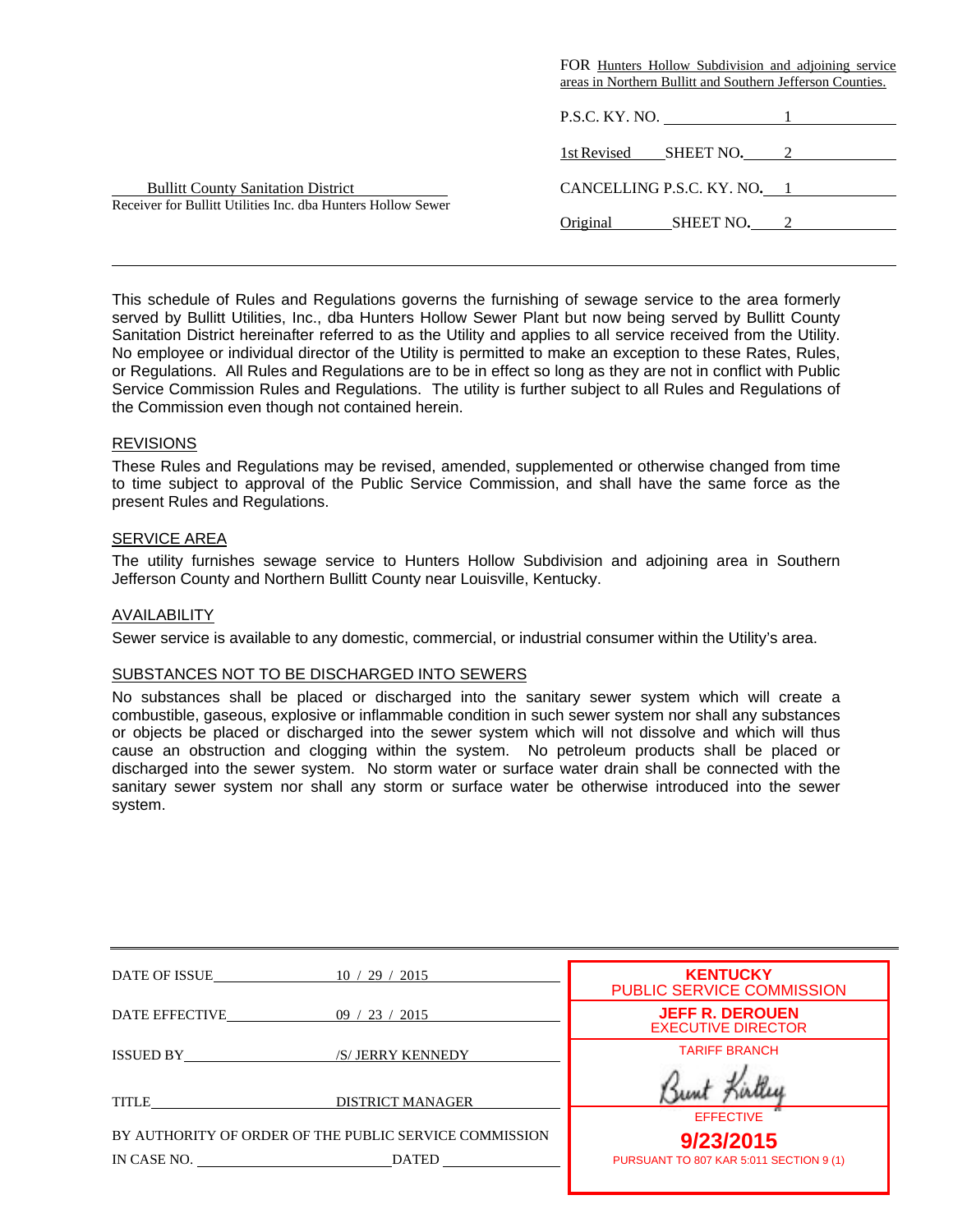|                                                              | FOR Hunters Hollow Subdivision and adjoining service<br>areas in Northern Bullitt and Southern Jefferson Counties. |
|--------------------------------------------------------------|--------------------------------------------------------------------------------------------------------------------|
|                                                              | P.S.C. KY. NO. $\qquad \qquad 1$                                                                                   |
|                                                              | 1st Revised<br>SHEET NO. 3                                                                                         |
| <b>Bullitt County Sanitation District</b>                    | CANCELLING P.S.C. KY. NO. 1                                                                                        |
| Receiver for Bullitt Utilities Inc. dba Hunters Hollow Sewer | Original<br>SHEET NO.                                                                                              |

## WASTE ACCEPTABLE INTO SEWERS

Only normal domestic waste (sewage) with a 5 day B.O.D. not to exceed 250 mg/l is acceptable.

### SEWER FAILURE

l

The Utility is responsible for sewer failure only when in control of the Utility's employees. No consumer is paid damages for equipment unless such damages are specifically found to be caused by an act of negligence on the part of the Utility or its employees.

## PROTECTION BY CONSUMER

Consumer shall protect the equipment of the Utility on his premises and shall not interfere with Utility's property or permit interference except by duly authorized representatives of the Utility.

#### NOTICE OF TROUBLE

Consumer shall give immediate notice to the Utility of any irregularities or unsatisfactory service and of any defects known to consumer.

#### MAINTENANCE

The Utility may at any time deemed necessary, suspend sewer service to any consumer or consumers for the purpose of making repairs, changes or improvements upon any part of its system. The Utility shall give reasonable notice of such suspension of service to the consumer.

| DATE OF ISSUE  | 10/29/2015                                             | <b>KENTUCKY</b><br>PUBLIC SERVICE COMMISSION        |
|----------------|--------------------------------------------------------|-----------------------------------------------------|
| DATE EFFECTIVE | 09 / 23 / 2015                                         | <b>JEFF R. DEROUEN</b><br><b>EXECUTIVE DIRECTOR</b> |
| ISSUED BY      | /S/ JERRY KENNEDY                                      | <b>TARIFF BRANCH</b>                                |
| <b>TITLE</b>   | <b>DISTRICT MANAGER</b>                                | <b>EFFECTIVE</b>                                    |
|                | BY AUTHORITY OF ORDER OF THE PUBLIC SERVICE COMMISSION | 9/23/2015                                           |
| IN CASE NO.    | <b>DATED</b>                                           | PURSUANT TO 807 KAR 5:011 SECTION 9 (1)             |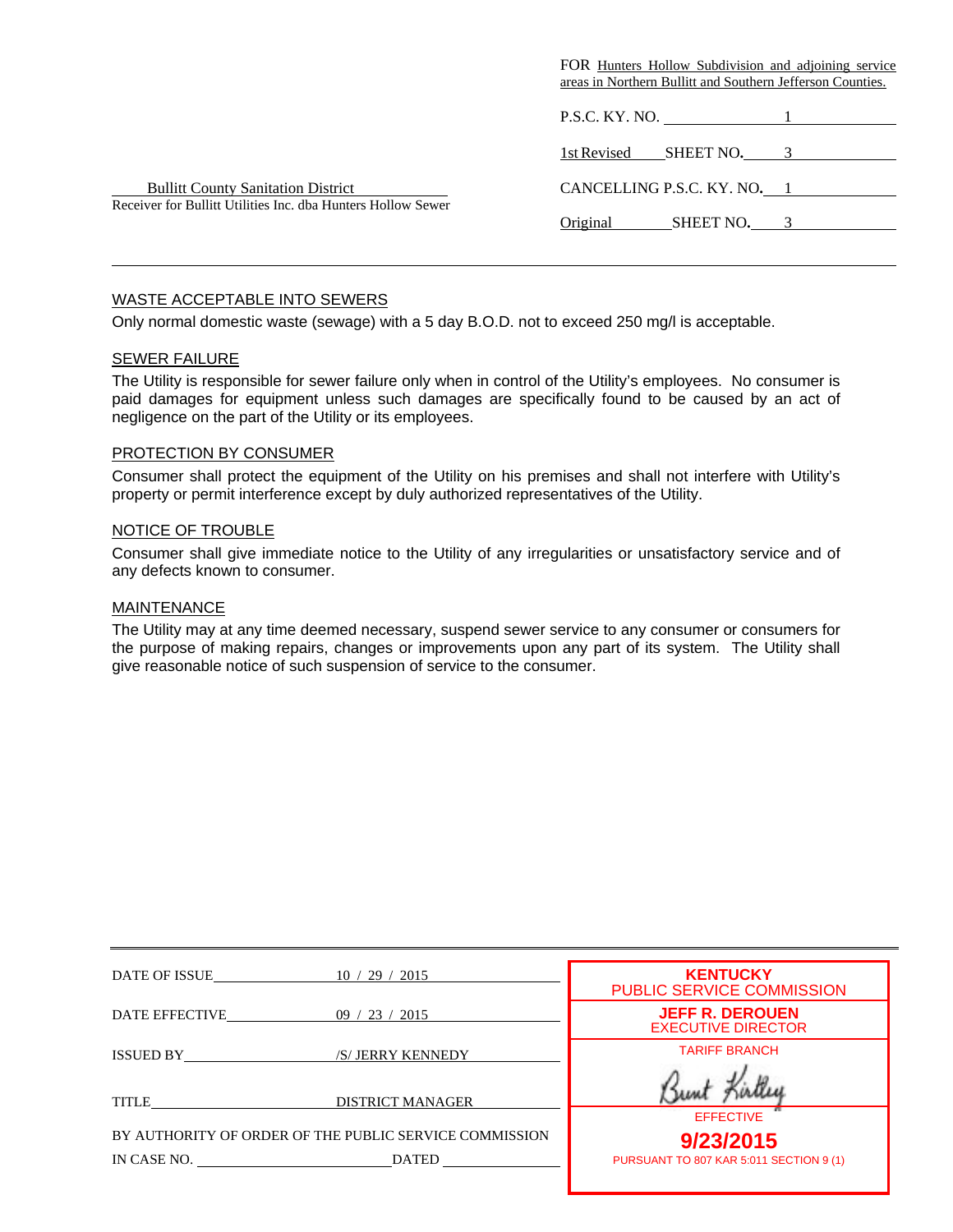|                                                              | FOR Hunters Hollow Subdivision and adjoining service<br>areas in Northern Bullitt and Southern Jefferson Counties. |  |
|--------------------------------------------------------------|--------------------------------------------------------------------------------------------------------------------|--|
|                                                              | $P.S.C. KY. NO.$ 1                                                                                                 |  |
|                                                              | $2nd$ Revised SHEET NO. 4                                                                                          |  |
| <b>Bullitt County Sanitation District</b>                    | CANCELLING P.S.C. KY. NO. 1                                                                                        |  |
| Receiver for Bullitt Utilities Inc. dba Hunters Hollow Sewer | 1 <sup>st</sup> Revised<br>SHEET NO. $4$                                                                           |  |
|                                                              |                                                                                                                    |  |

# CONNECTION CHARGES

| А. | Residential Connection:           | <b>Actual Cost</b> | (T)(N) |
|----|-----------------------------------|--------------------|--------|
|    |                                   |                    | (D)    |
| В. | Commercial/Industrial Connection: | <b>Actual Cost</b> | (T)(N) |
|    |                                   |                    | (D)    |

 $\sim$   $\sim$ 

 $\sim$ 

 $\bar{z}$ 

 $\frac{1}{4}$ 

 $\hat{\mathcal{A}}$ 

| DATE OF ISSUE<br>16/2015<br>11/                        |                                                       |
|--------------------------------------------------------|-------------------------------------------------------|
| DATE EFFECTIVE<br>12 / 16 / 2015                       | <b>KENTUCKY</b><br>PUBLIC SERVICE COMMISSION          |
| <b>JERRY KENNEDY</b><br>ISSUED BY                      | <b>JEFF R. DEROUEN</b><br><b>EXECUTIVE DIRECTOR</b>   |
|                                                        | <b>TARIFF BRANCH</b>                                  |
| DISTRICT MANAGER<br>TITLE                              |                                                       |
| BY AUTHORITY OF ORDER OF THE PUBLIC SERVICE COMMISSION | <b>EFFECTIVE</b>                                      |
| IN CASE NO.<br><b>DATED</b>                            | 12/16/2015<br>PURSUANT TO 807 KAR 5:011 SECTION 9 (1) |